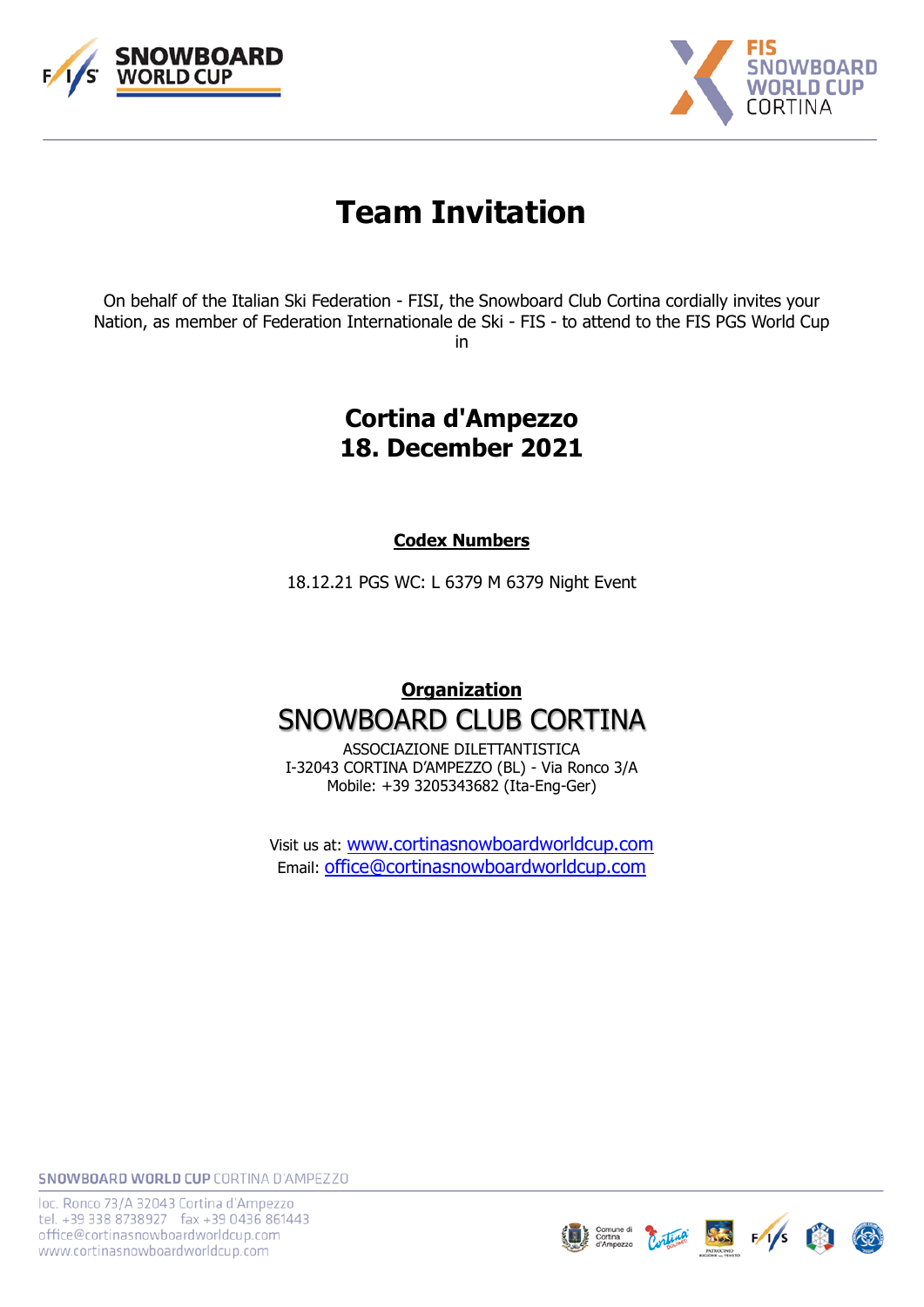



#### • **Competition Rules**

FIS rules will apply to this competition

# **2. Entries**

Entries will only be accepted from National Ski & Snowboard Associations in accordance with the FIS quotas and rules.

**All entries must be sent through the FIS Online Registration System (**[http://www.fis](http://www.fis-ski.com/)[ski.com/](http://www.fis-ski.com/) **"Member Section"). Entries by mail or fax are not accepted.** 

**Preliminary deadline for competitors and officials: November 8 th , 2021**

# **Final deadline for competitors and officials: December 8 th, 2021.**

# **3. Event fee**

According to the FIS Snowboard WC Rules, a mandatory participation fee of CHF 30 per competition day and per competitor, has to be paid to the OC. Deposit per Team (bibs):  $\epsilon$  100,00 can be paid cash at the TC Meeting.

The Event Fee can be paid directly at the race office.

## **4. Accommodation**

The OC will collect all the entries from the FIS online registration system, please pay attention: **check in and check out dates must be absolutely correct.**

The OC will reply back to each team with the accommodation details.

Accommodation at the rate of 80 CHF per night/person HB in single or double rooms will be provided – as per FIS WC rules point 5.3.6. Official Arrival Day: Thursday Dec. 16<sup>th</sup> 2021 FIS rate is available for teams from Thursday Dec.  $16<sup>th</sup>$ , 2021 Official Departure Day: Sunday Dec. 19th, 2021

Early arrivals or later departures are subject to availability, prices depend on each hotel. Every team has to pay for the accommodation and the personal expenses directly to the hotel by cash (EURO-only) or by credit card. Each team will be held responsible for any damage incurred during the stay.

**In case of early departures or no-show, fee has to be paid anyway.**



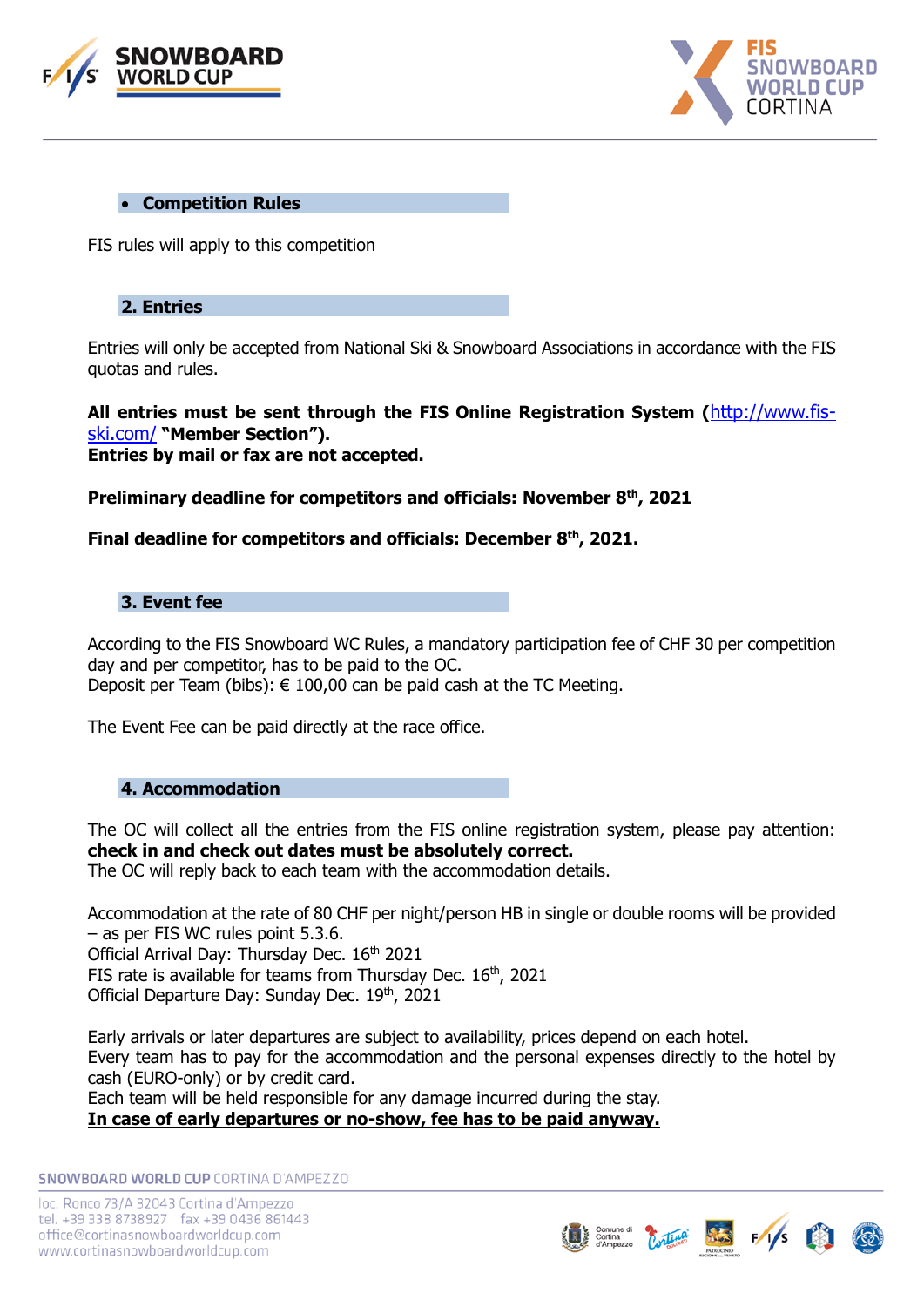



#### **5. TC Meeting, Race Office, Accreditation**

Alexander Girardi Hall, Via Marangoi n.1 – 32043 Cortina d'Ampezzo Please see schedule for meeting times.

### **6. Official Training Dec. 17 th 2021.**

Official training slope available, 5 lines. From 9 to 13 o'clock. (Please contact the OC for any additional training)

#### **7. Transportation**

Teams are responsible for their own transportation, including compliance with anti-Covid-19 measures set out in the Italian regulations.

Every competitor, coach and serviceman must carry a personal own skiing pass which is available for the event-days at the race office.

#### **8. Bibs**

All competitors must wear bibs during the competitions (inspection, qualification and race) and during the award ceremonies.

#### **9. Accident insurance**

Each competitor must have his/her own medical insurance and valid medical certificate. The Organizing Committee, the Ski Area, sponsors, suppliers and their agents, the FIS, Italian Ski Federation - FISI and the Snowboard Club Cortina decline any responsibility for accidents, damaged or lost equipment and second and third party claims during the event.

#### **10. Liability**

All athletes, officials and members of the National Association who attend and participate in the event shall do it at their own risk. The Organizing Committee, suppliers, their agents, Snowboard Club Cortina, shall not be responsible for any losses or injuries incurred or suffered by any athlete, official or other person in conjunction with the organising or staging of the event.

#### **11. Medical and Anti-Doping**

Anti-Doping control testing may be conducted in accordance with the rules and regulations set forth by FIS.

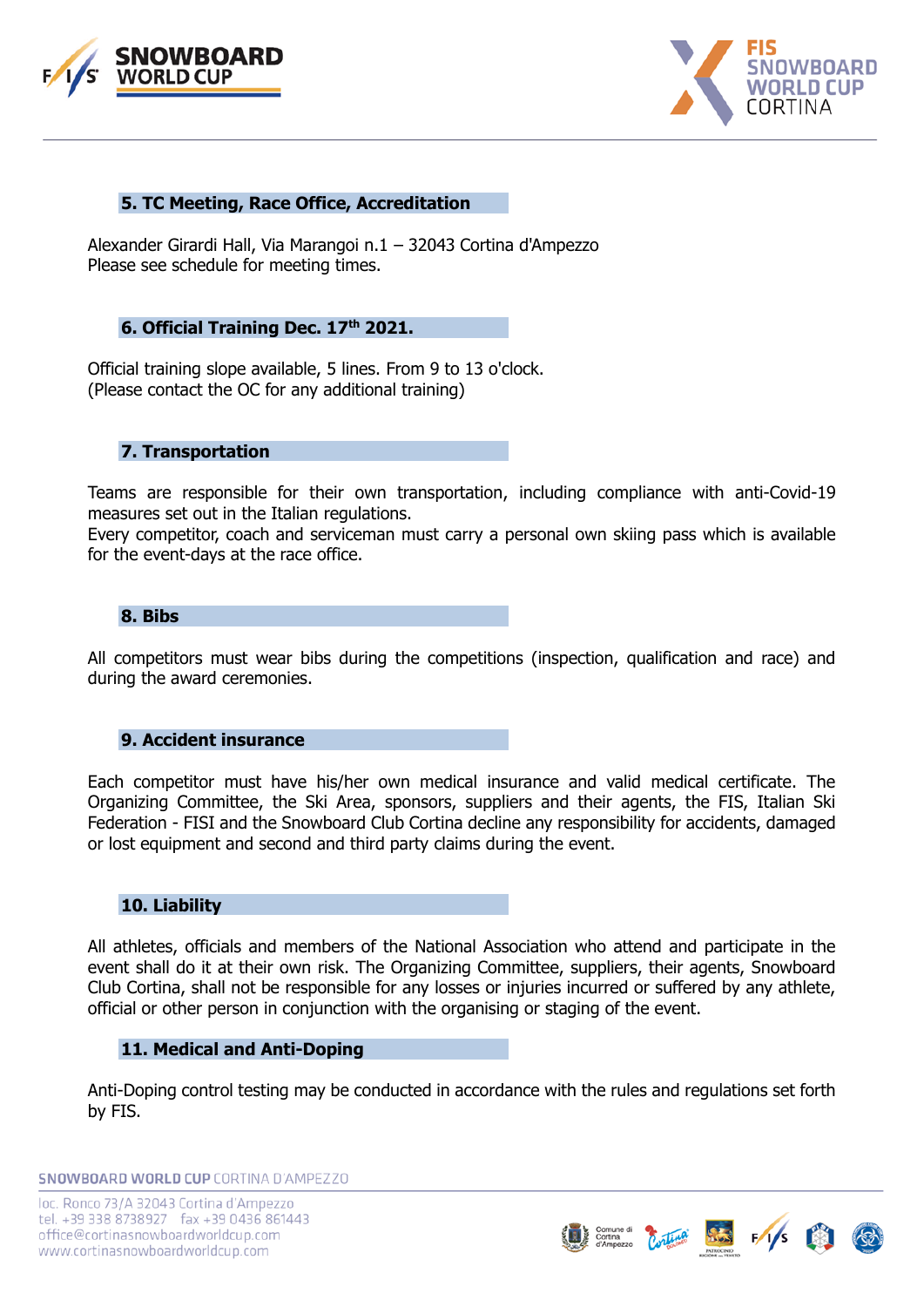



### **12. Covid – 19 Prevention Guidelines**

The detailed protocol of measures to mitigate the risk of Codiv-19 infection will be available by mid-November 2021.

It is anticipated as of now that in order to obtain accreditation, it will be necessary to:

-have a valid Green Pass, issued according to EU rules. For more details and to check if non-EU countries are connected with the certificate, see: **EU Digital COVID Certificate** | European [Commission \(europa.eu\);](https://ec.europa.eu/info/live-work-travel-eu/coronavirus-response/safe-covid-19-vaccines-europeans/eu-digital-covid-certificate_en)

-get a negative oro-nasopharyngeal RT-PCR test, carried out within 48 hours prior to collecting the accreditation card in Cortina d'Ampezzo uploaded in your FIS passport or in other accreditation platform that will be specified in the definitive anti Covid-19 protocol.

Teams travelling from Nations and Countries considered at high risk of contagion by the Italian Authorities, may be asked also for a negative RT-PCR test certificate performed in the 8-10 days prior to the arrival in Cortina d'Ampezzo.

The Organising Committee reserves the right to ask all participants to undergo a rapid antigen test on their arrival in Cortina d'Ampezzo, as a condition for obtaining the accreditation card and for access to the hotel facilities. The test will be organised by the LOC in a covid-19 centre in Cortina and the cost will be charged to the participants.

The testing certificates must be issued by laboratories accredited by the respective National Ministries of Health according to the standards recognised by the Italian Authorities.

Access to the accreditation and race office, as well as to the Teams Captains Meetings is allowed only to one representative per Nation.

The accommodation facilities in Cortina d'Ampezzo are set up to host athletes and teams, according to the guidelines of the Italian Authorities and the FIS.

On the day of the race there will be restrictions on access to the lifts. Routes and spaces dedicated to athletes and teams will be prepared.

In any case it is the responsibility of every person to adhere to the policy, follow all procedures and instructions and behave in a disciplined manner at all times.

All costs for any quarantine will be borne by the person concerned, so it is advisable to check that they are covered by an appropriate insurance policy.

A breach of discipline protocol will lead to withdrawal of accreditation, as will going to places where people are present who are not subject to the protocol (not on the bubble), i.e. bars, hotspots during the Event.